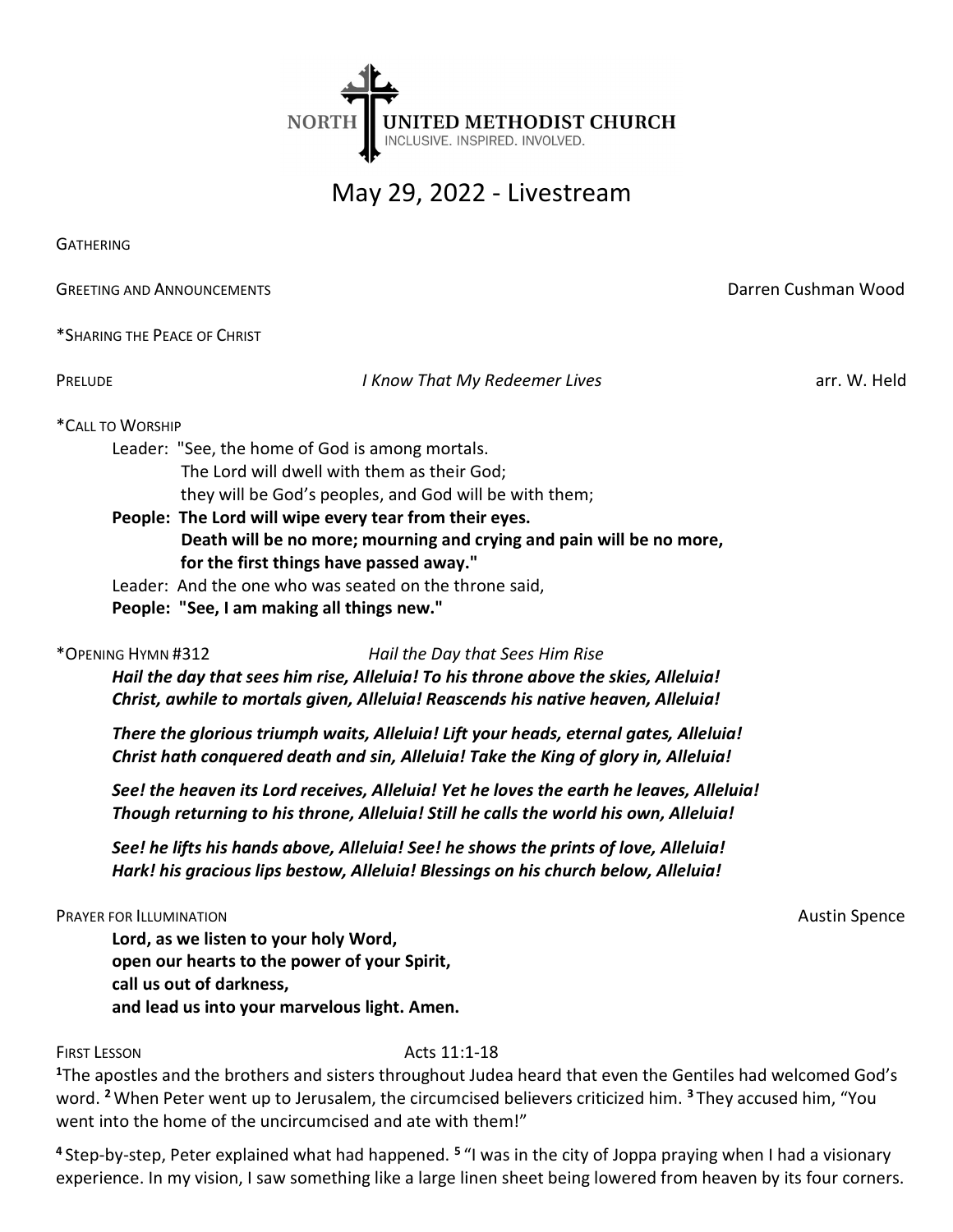It came all the way down to me. <sup>6</sup>As I stared at it, wondering what it was, I saw four-legged animals—including wild beasts—as well as reptiles and wild birds. <sup>7</sup>I heard a voice say, 'Get up, Peter! Kill and eat!' <sup>8</sup>I responded, 'Absolutely not, Lord! Nothing impure or unclean has ever entered my mouth.' <sup>9</sup> The voice from heaven spoke a second time, 'Never consider unclean what God has made pure.' <sup>10</sup> This happened three times, then everything was pulled back into heaven. <sup>11</sup> At that moment three men who had been sent to me from Caesarea arrived at the house where we were staying. <sup>12</sup> The Spirit told me to go with them even though they were Gentiles. These six brothers also went with me, and we entered that man's house. <sup>13</sup> He reported to us how he had seen an angel standing in his house and saying, 'Send to Joppa and summon Simon, who is known as Peter. <sup>14</sup> He will tell you how you and your entire household can be saved.' <sup>15</sup> When I began to speak, the Holy Spirit fell on them, just as the Spirit fell on us in the beginning. <sup>16</sup>I remembered the Lord's words: 'John baptized with water, but you will be baptized with the Holy Spirit.' <sup>17</sup> If God gave them the same gift he gave us who believed in the Lord Jesus Christ, then who am I? Could I stand in God's way?"

<sup>18</sup> Once the apostles and other believers heard this, they calmed down. They praised God and concluded, "So then God has enabled Gentiles to change their hearts and lives so that they might have new life."

Leader: This is the Word of God for the people of God.

People: Thanks be to God.

| ANTHEM |                                                                                                                                                                                                                                                                         | Lord, For Thy Tender Mercy's Sake | R. Farrant<br><b>Chancel Quartet</b>         |  |  |
|--------|-------------------------------------------------------------------------------------------------------------------------------------------------------------------------------------------------------------------------------------------------------------------------|-----------------------------------|----------------------------------------------|--|--|
|        | Lord, for thy tender mercy's sake, lay not our sins to our charge.<br>But forgive that is past, and give us grace to amend our sinful lives:<br>to decline from sin, and incline to virtue, that we may walk in a perfect heart,<br>before thee now and evermore. Amen. |                                   |                                              |  |  |
|        | *CANTICLE OF PRAISE #861                                                                                                                                                                                                                                                | Psalm 148                         | with musical response<br>Darren Cushman Wood |  |  |
|        | Musical response: Let all things their creator bless: Alleluia! Alleluia! Alleluia!                                                                                                                                                                                     |                                   |                                              |  |  |
|        | Leader: Praise the Lord!<br>Praise the Lord from the heavens;<br>praise the Lord, in the heights!                                                                                                                                                                       |                                   |                                              |  |  |
|        | People: Praise the Lord, all his angels;<br>praise the Lord, all his hosts!                                                                                                                                                                                             |                                   |                                              |  |  |

- Leader: Praise the Lord, sun and moon; praise the Lord, all you shining stars!
- People: Praise the Lord, highest heavens, and all waters above the heavens! [Response]
- Leader: Let them praise the name of the Lord, who commanded and they were created.
- People: who established them for ever and ever; and fixed their bounds which cannot be passed.
- Leader: Praise the Lord from the earth, sea monsters and all deeps, People: fire and hail, snow and frost,
- stormy wind fulfilling God's command! [Response]
- Leader: Mountains and all hills, fruit trees and all cedars!
- People: Beasts and all cattle, creeping things and flying birds!
- Leader: Kings of the earth and all peoples,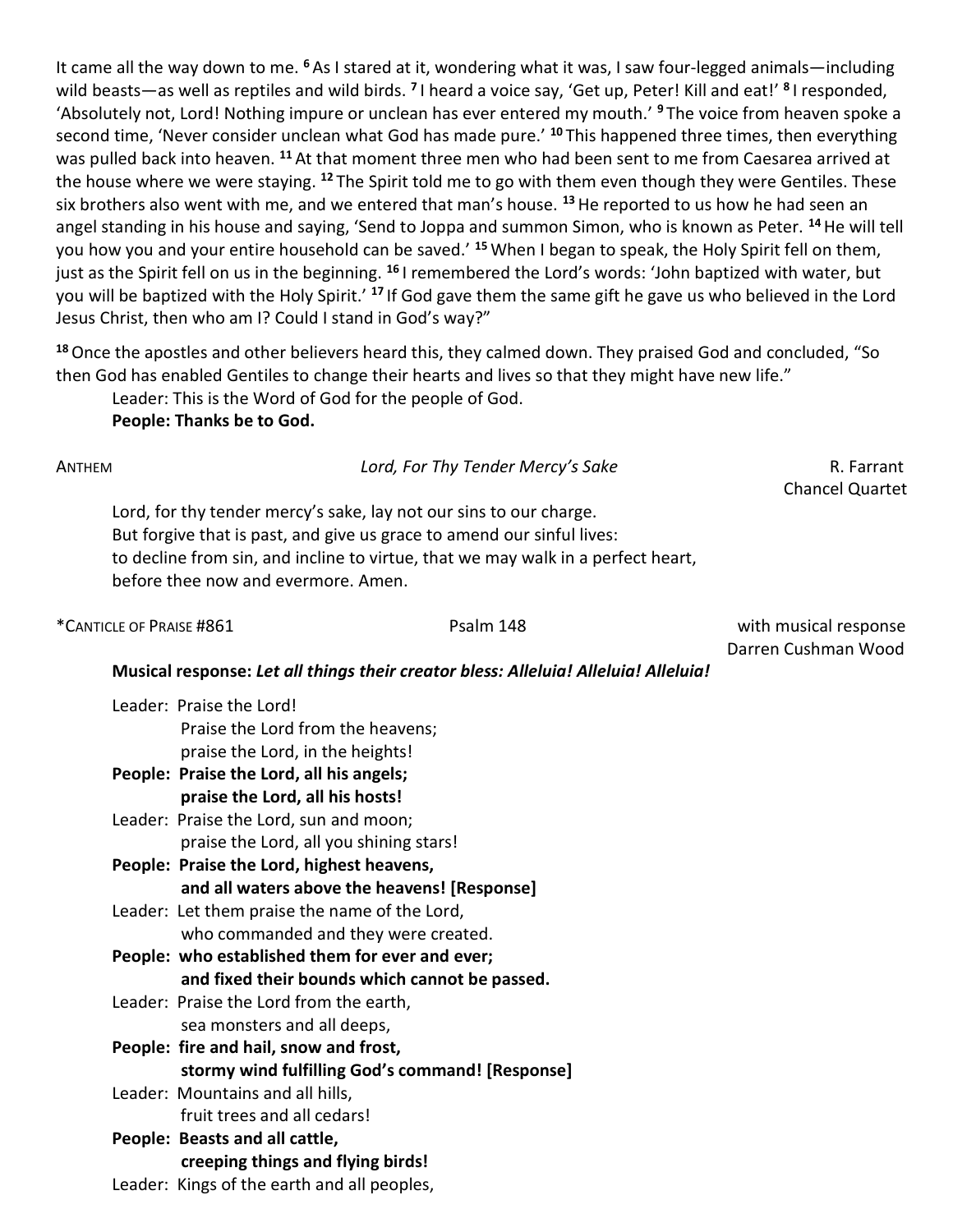| princes and all rulers of the earth!<br>People: Young men and maidens together,<br>old men and children!<br>Leader: Let them praise the name of the Lord,<br>whose name alone is exalted;<br>whose glory is above earth and heaven.<br>People: God has raised up a horn for his people,<br>praise for all his faithful,<br>for the people of Israel who are near their God.<br><b>Praise the Lord! [Response]</b>               |                    |                                                                                    |
|---------------------------------------------------------------------------------------------------------------------------------------------------------------------------------------------------------------------------------------------------------------------------------------------------------------------------------------------------------------------------------------------------------------------------------|--------------------|------------------------------------------------------------------------------------|
| HYMN OF PRAYER #2181<br>We need a faith so colorblind, so free from timeworn lies,<br>that when we look from face to face we see the eyes of God.                                                                                                                                                                                                                                                                               | We Need a Faith    | $v.1 - 2$                                                                          |
| We need an ethic of respect, an honest pledge of trust,<br>that when we share the deepest things we feel the warmth of God.                                                                                                                                                                                                                                                                                                     |                    |                                                                                    |
| <b>PRAYERS OF THE PEOPLE</b>                                                                                                                                                                                                                                                                                                                                                                                                    |                    | Darren Cushman Wood                                                                |
| THE LORD'S PRAYER #895<br>Our Father, who art in heaven,<br>hallowed be thy name.<br>Thy kingdom come,<br>thy will be done<br>on earth as it is in heaven.<br>Give us this day our daily bread.<br>And forgive us our trespasses,<br>as we forgive those who trespass against us.<br>And lead us not into temptation,<br>but deliver us from evil.<br>For thine is the kingdom, and the power,<br>and the glory, forever. Amen. |                    |                                                                                    |
| <b>HYMN#2181</b><br>We need to act as well as speak, to see each other's sweat,<br>that as we labor side by side we do the work of God.                                                                                                                                                                                                                                                                                         | We Need a Faith    | $v.3 - 4$                                                                          |
| Come, Christians, look for character and not for shade of skin,<br>that as we rend the walls of race we live the peace of God.                                                                                                                                                                                                                                                                                                  |                    |                                                                                    |
| <b>OFFERTORY PRAYER</b>                                                                                                                                                                                                                                                                                                                                                                                                         |                    | <b>Austin Spence</b>                                                               |
| <b>OFFERTORY ANTHEM</b>                                                                                                                                                                                                                                                                                                                                                                                                         | God of the Sparrow | C. Courtney<br><b>Chancel Quartet/Cathedral Singers</b><br>Kelley Warbinton, flute |

God of the sparrow, sing through us songs of deliverance, songs of peace. Helpless we seek You, God our joy, quies our troubles, bid them cease. Alleluia. God of the sparrow, God of hope, tenderly guide us, be our song. God of affliction, pain and hurt, comfort Your children, make us strong. Alleluia. God of the sparrow, care for us, speak in our sorrow, Lord of grief.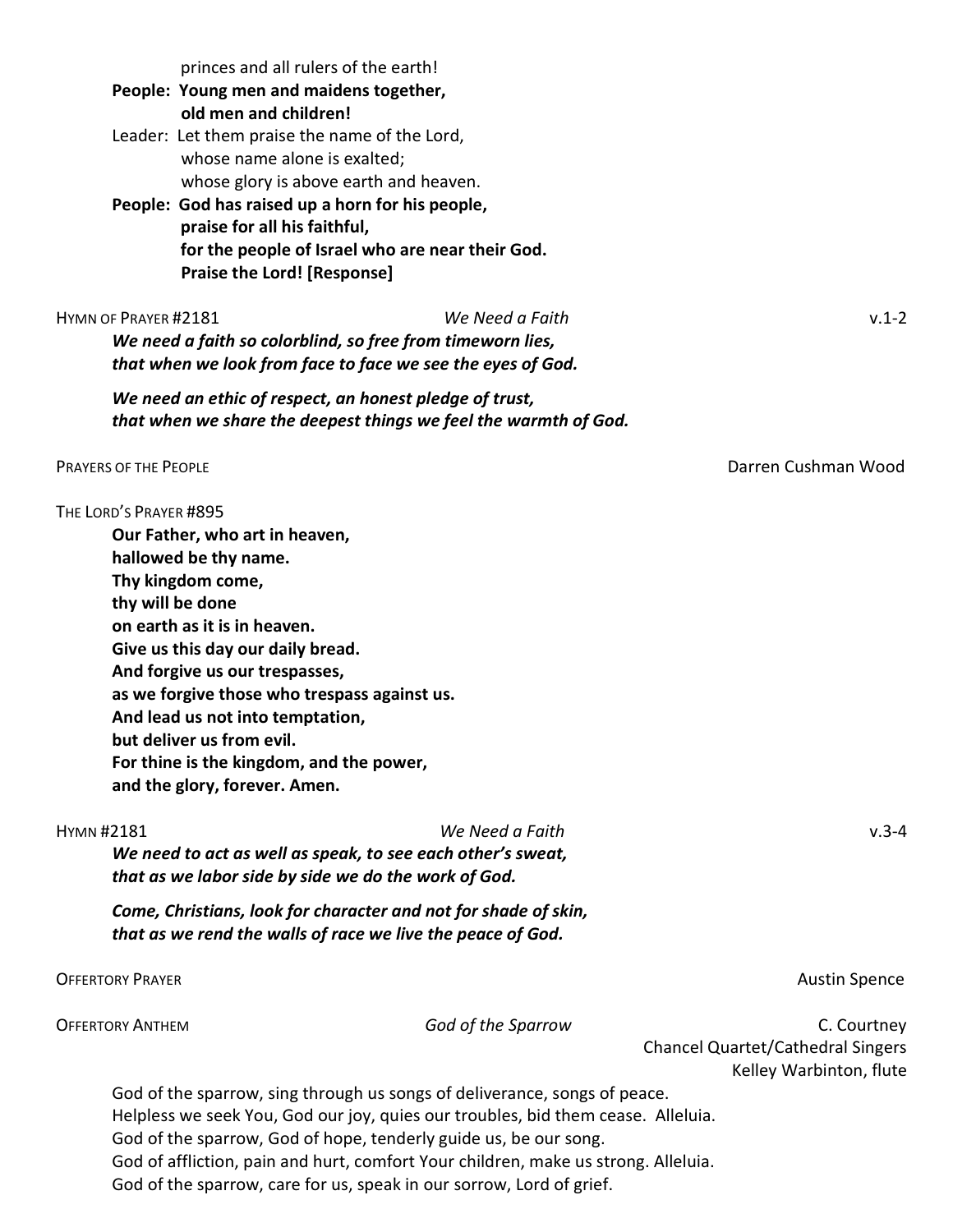Sing us Your music, lift our hearts, pour out Your mercy, send relief. God, like the sparrow, we abide in Your protection, love and grace. Just as the sparrow in Your care, may Your love keep us all our days. Amen.

\*DOXOLOGY #94 Praise God, from Whom All Blessings Flow

Praise God, from whom all blessings flow; Praise God, all creatures here below: Alleluia! Alleluia! Praise God, the source of all our gifts! Praise Jesus Christ, whose power uplifts! Praise the Spirit, Holy Spirit! Alleluia! Alleluia! Alleluia!

\*GOSPEL LESSON John 13:31-35

<sup>31</sup>When he had gone out, Jesus said, 'Now the Son of Man has been glorified, and God has been glorified in him. <sup>32</sup>If God has been glorified in him, God will also glorify him in himself and will glorify him at once. <sup>33</sup>Little children, I am with you only a little longer. You will look for me; and as I said to the Jews so now I say to you, "Where I am going, you cannot come."  $34$ I give you a new commandment, that you love one another. Just as I have loved you, you also should love one another. <sup>35</sup>By this everyone will know that you are my disciples, if you have love for one another.'

Leader: This is the Word of God for the people of God. People: Thanks be to God.

### SERMON SERMON SUNIL COMMAND The New Commandment Sunil Kotian Sunil Kotian

\*HYMN OF DEDICATION #2223 They'll Know We Are Christians by Our Love

We are one in the Spirit, we are one in the Lord, we are one in the Spirit, we are one in the Lord, and we pray that all unity may one day be restored:

> Refrain: And they'll know we are Christians by our love, by our love; yes, they'll know we are Christians by our love.

We will walk with each other, we will walk hand in hand, we will walk with each other, we will walk hand in hand, and together we'll spread the news that God is in our land: [Refrain]

We will work with each other, we will work side by side, we will work with each other, we will work side by side, and we'll guard human dignity and save human pride: [Refrain]

All praise to the Father, from whom all things come, and all praise to Christ Jesus, God's only Son, and all praise to the Spirit, who makes us one: [Refrain]

\*THE CHARGE AND BLESSING

POSTLUDE **Thine Be the Glory Thine Be the Glory arr. A. Miller**